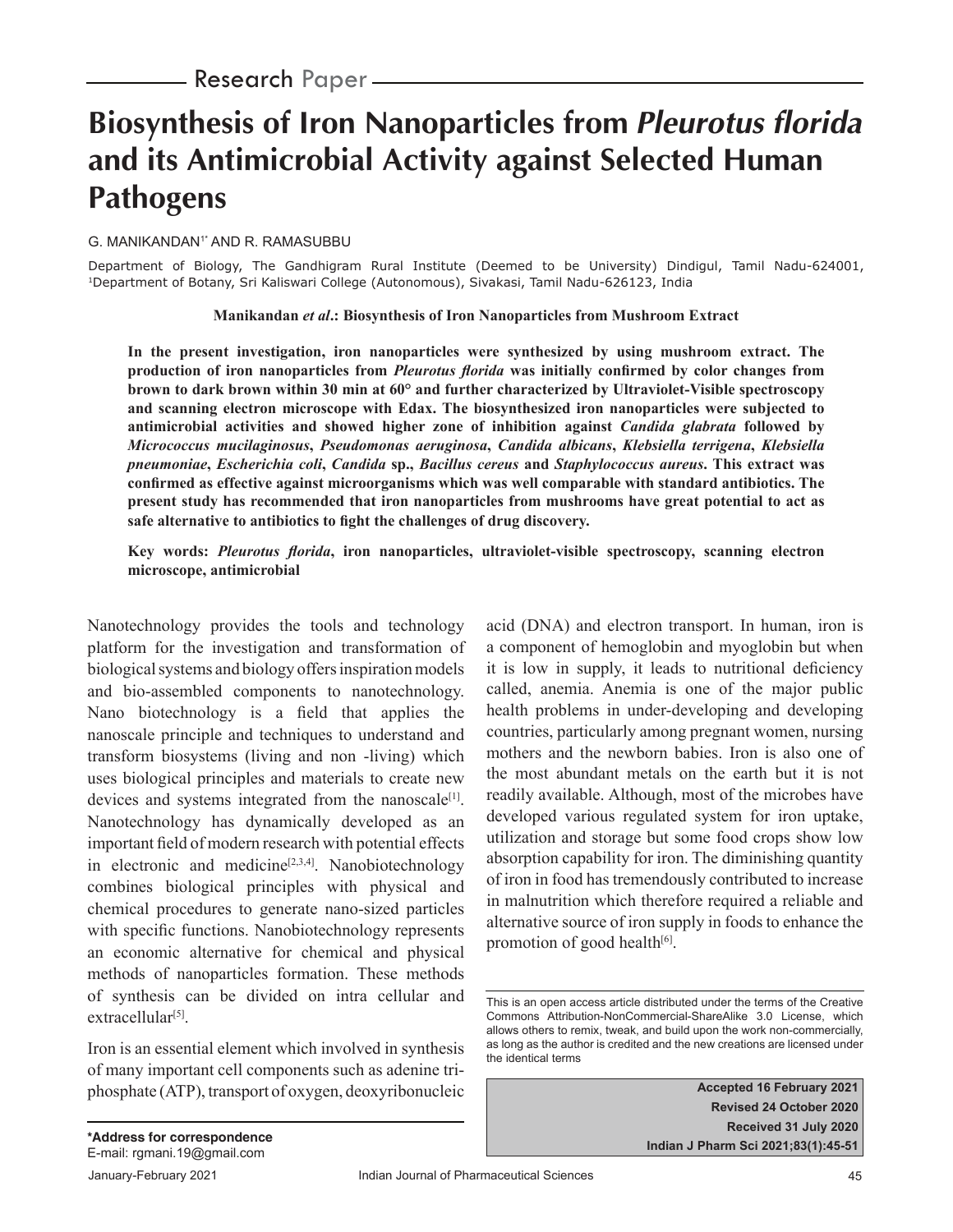Iron oxide nanoparticles have attracted intensive research interest because of their important applications in cancer therapy, drug delivery, magnetic resonance imaging (MRI) and waste water treatment. The biosynthesis of iron oxide nanoparticles of different sizes and shapes has been reported using bacteria, fungi and plant extract. The bioreduction of metal by combinations of biomolecules found in plant extract, resulting in the formation of metal nanoparticles has been extensively reviewed $[7]$ . The synthesis of nanoparticles using plant extract could be advantageous over other biological processes since it eliminates the elaborate process of maintaining cell cultures.

In recent years, novel size-dependent physicochemical properties have led to metallic iron nanoparticles of great potential in a wide range of applications, including magnetic storage media<sup>[8]</sup>, ferrofluids, biosensors, catalysts, separation processes and environmental remediation<sup>[9]</sup>. Specifically, magnetite  $(Fe<sub>3</sub>O<sub>4</sub>)$  is a common magnetic iron oxide having a cubic inverse spinel structure. The compound exhibits unique electric and magnetic properties based upon the transfer of electrons between  $Fe^{2+}$  and  $Fe^{3+}$  in octahedral sites.

For a long time in Asian countries, a variety of edible mushroom have been taken as vitamin and mineral supplements. Studies on edible mushroom have revealed, valuable activities related to biological response modification. Chemo-preventative, chemotherapeutic, immune modulatory, hypoglycemic and hypocholesterolemic effects have been observed in edible mushroom diets high in mushrooms were reported. Suppress the enzyme aromatase and the active antitumor material was suggested to be a polysaccharide<sup>[10]</sup>. Mushrooms have variety of bioactive compounds with various biological activities. The content and bioactivity of these compounds depend on the preparation and consumption of mushroom. It is well known that mushrooms are rich in proteins, vitamins and amino acids. Edible mushrooms have antitumor, anti-inflammatory, cardiovascular, antiviral and antibacterial activities<sup>[11,12]</sup>. Several mushrooms are used for medicinal purposes which accumulate a variety of secondary metabolites including rich sources of beta glucan, proteoglucan, lectin, phenolic compounds, flavonoids, triterpenoids, dietary fiber, leutinan, steroids, glycopeptides, terpenes, saponin and phenolic compounds. All the reported compounds have high therapeutic values and promote health being as agent with antioxidant, antimicrobial, cholesterol lowering and immune stimulatory effect,

antifungal and antitumor properties. The synthesis of iron nanoparticles from mushroom and production of new dietary supplements and new pharmaceutical products have been exploited. This study has attempted synthesize bionanoparticles using oyster mushroom and analyzed their antibacterial and antifungal properties. The confluence of nanotechnology and biology could address several biomedical, health and medicine.

## **MATERIALS AND METHODS**

#### **Collection and preparation of mushroom extracts:**

The fruiting bodies of *Pleurotus florida* were collected from the local market, Chinnalapatti, Dindigul, Tamil Nadu, India. The collected mushrooms were thoroughly washed with tap water and finely cut (1 inch size) and again washed with distilled water. A total of 20 g of fresh mushrooms were added to 100 ml of deionised water and warmed for one hour in a water bath at 60° and filtered through Whatman No. 1 filter paper. The extracts were stored at 4°C for further experiments fig.  $1A$ .



Fig. 1 A: *Pleurotus florida*; B: Synthesized iron nanoparticles from *Pleurotus florida*, C-F: SEM images of synthesized iron **nanoparticles from** *Pleurotus fl orida*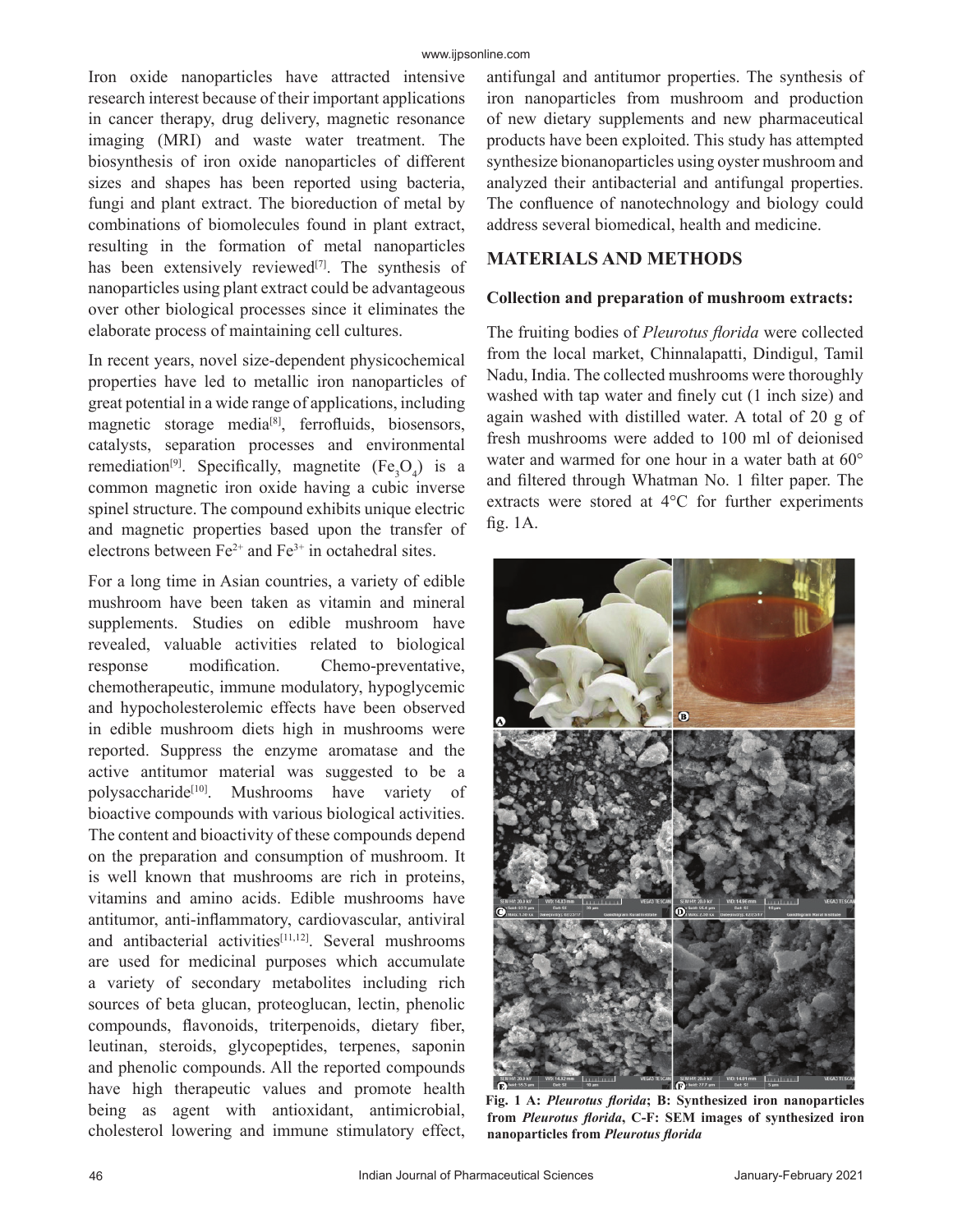## **Biosynthesis and characterization of iron nanoparticles:**

A total of 50 ml of mushroom extracts was added to 50 ml of 1 M Ferric Chloride in 1:1 proportion at a temperature of about 50-60° and the solution was stirred continuously. The color change from brown to dark red was noticed and formation dark brown color after certain time period has indicated the formation of iron nanoparticles fig. 1B. After that, the synthesized extracts were centrifuged at 3000-5000 rpm for 15 min and washed with double distilled water thrice and collected the pellet dried by using hot air oven and stored for further characterization.

The characterization of synthesized iron nanoparticles was carried out by Ultraviolet Visible (UV-VIS) absorption spectrophotometer and Scanning Electron Microscopy (SEM). Synthesized extracts of 0.3 ml of iron nanoparticle solution were diluted in 3 ml distilled water. UV-VIS spectroscopy analysis was carried out on a Jasco v 530, UV-VIS absorption spectrophotometer with a resolution of 2.0 nm between 200 to 800 nm possessing a scanning speeds of 300 nm per min. The process of reaction between metal ions and biosynthesis of iron nanoparticle was monitored by UV-VIS spectra of iron nanoparticles in aqueous solution. Synthesized extracts were centrifuged at 3000-5000 rpm for 15 min and washed with double distilled water thrice and collected the pellet. The pellet was dried by using hot air oven and stored for further characterization. For SEM, analysis the Iron nanoparticle synthesized by using mushroom was allowed to dry completely and ground well to a powder specimen. Since, the specimen needs to be at high vacuum, fixation was usually performed by incubation in a solution of a buffered chemical fixative, such as glutaraldehyde. The dry specimen was mounted on using an adhesive epoxy resin of electrically conductive double sided adhesive tape and sputter coated with gold palladium alloy before

examination in the microscope. The powdered samples were coated with gold (20 mm) palladium in a SCD 020 sputter coating machine and observed in a Tescan Vega 3, SEM at Central Instrumentation facility, The Gandhigram Rural Institute (Deemed to be University), Gandhigram, Dindigul, Tamil Nadu.

### **Determination of antimicrobial activities:**

The microorganisms used for the study were collected from the co-culture collections of laboratory of Department of Biology, Gandhigram Rural Institute (Deemed to be University), Gandhigram, Dindigul. Gram-positive bacteria; *Bacillus cereus*, *Staphylococcus aureus* and *Micrococcus mucilaginosus*, gram-negative bacteria; *Klebsiella pneumoniae, K. terrigena, Pseudomonas aeruginosa, Escherichia coli* and Fungi; *Candida albicans, C. glabrata* and *Candida* sp. were used for the study (Table 1). The bacterial and fungal strains were maintained in nutrient agar medium. The strains were subcultured bimonthly and the cultured strains were allowed to grow for one week and stored at 5° for further analysis.

The iron nanoparticles synthesized using mushroom extracts were tested for antibacterial activity by agar well-diffusion method against various pathogenic gram-positive bacteria; *Bacillus cereus*, *Staphylococcus aureus* and *Micrococcus mucilaginosus*, gram-negative bacteria; *Klebsiella pneumoniae, K. terrigena, Pseudomonas aeruginosa, Escherichia coli* and Fungi; *Candida albicans, C. glabrata* and *Candida* sp. Nutrient agar (NA) plates were spread with the help of L-rod inside the laminar air flow chamber with 8 h old broth culture of respective bacteria and fungi. The wells with 6 mm diameter and about 2 cm a part were made in a medium of petriplate each using sterile cork borer. Mushroom nanoparticle sample was prepared at a different concentration (100, 150 and 200 mg/ml and added with the help of micropipette into the wells and

| S.No           | Name of the microbial strain | <b>Grams nature</b>    | Strain No.          |
|----------------|------------------------------|------------------------|---------------------|
|                | Bacillus cereus              | Gram-positive bacteria | GRIBIO1             |
| 2              | Staphylococcus aureus        | Gram-positive bacteria | GRIBIO5             |
| 3              | Micrococcus mucilaginosus    | Gram-positive bacteria | GRIBIO8             |
| $\overline{4}$ | Klebsiella pneumoniae        | Gram-negative bacteria | GRIBIO <sub>2</sub> |
| 5              | Pseudomonas aeruginosa       | Gram-negative bacteria | GRIBIO4             |
| 6              | Escherichia coli             | Gram-negative bacteria | GRIBIO6             |
| 7              | Klebsiella terrigena         | Gram-negative bacteria | GRIBIO9             |
| 8              | Candida albicans             | Fungi                  | GRIBIO3             |
| 9              | Candida glabrata             | Fungi                  | GRIBIO7             |
| 10             | Candida sp.                  | Fungi                  | GRIBIO10            |

**TABLE 1: STANDARD MICROBIAL STRAINS USED FOR SCREENING OF ANTIMICROBIAL ACTIVITIES OF**  *PLEUROTUS FLORIDA* **IRON NANOPARTICLES**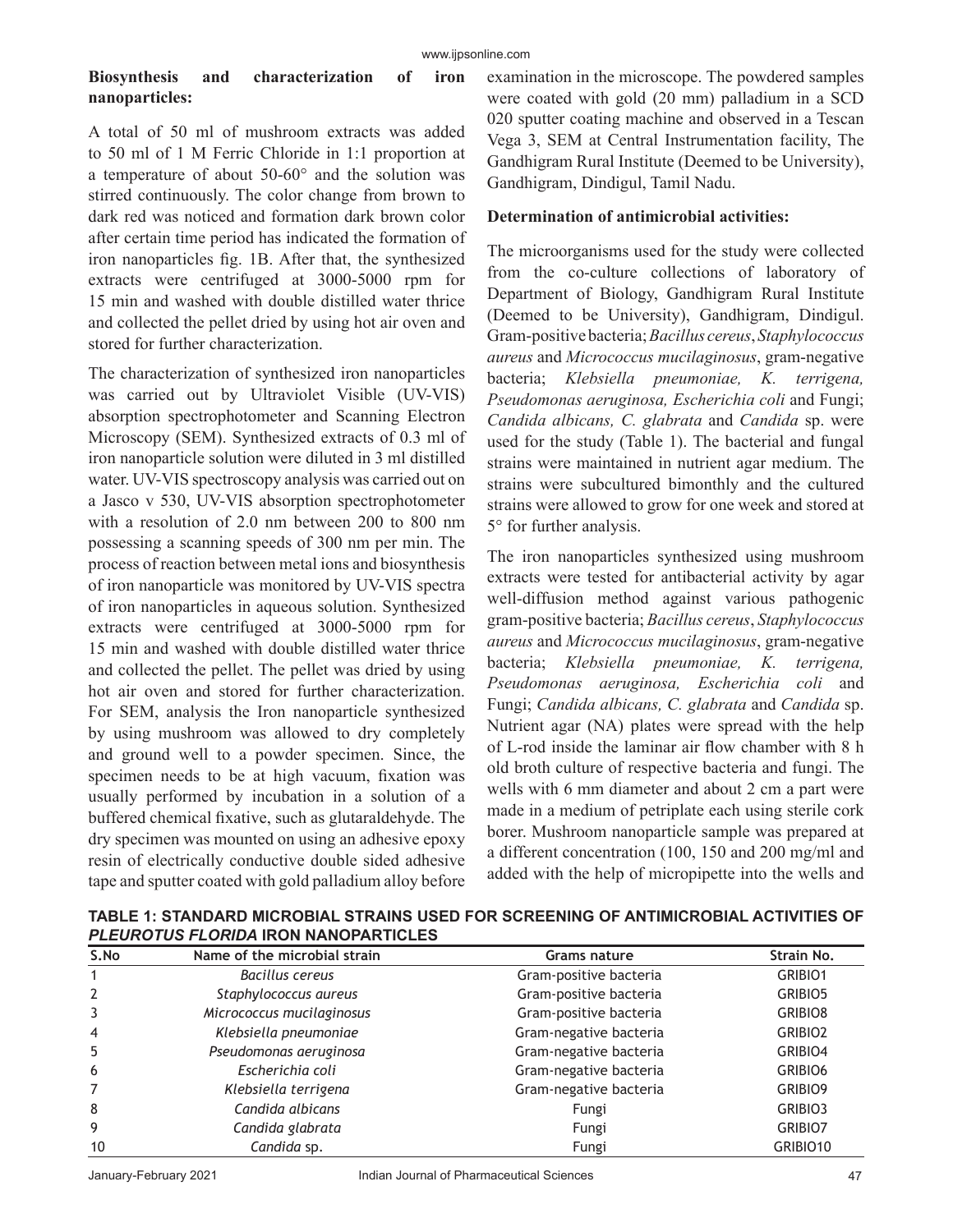allowed to diffuse at room temperature for 2 h. Standard antibiotic, Ampicillin (both bacteria and fungi) was (100 mg/ml) selected to serve as positive control. Control experiments comprising inoculums without mushroom nanoparticle sample were set up and the plates were incubated at 37° for 18-24 h for bacterial pathogens and  $28^{\circ}$  for 48 h for fungal pathogens<sup>[13,14,15]</sup>. The diameter of the inhibition zone (mm) was measured by Antibiotic scale and the activity index was also calculated for triplicates of each experiment.

## **RESULTS AND DISCUSSION**

Different concentration of 1 M Ferric chloride solutions (10 ml -50 ml) were prepared and *P. florida* extract were added (50 ml). After adding the mushroom extracts with Ferric chloride solution, the colour of the solution has turned from brown to dark brown which indicated the formation of iron nanoparticles in 1:1 ratio. The synthesized iron nanoparticle extracts were centrifuged at 3000-5000 rpm for 15 min and washed with double distilled water thrice and collected the pellet. The pellet was dried by using hot air oven and stored for further characterization.

Synthesized extracts of 0.3 ml of iron nanoparticle solution was diluted into 3 ml by distilled water. UV-VIS spectral analysis was done by using UV-VIS spectrophotometer Systronics 118 at the range of 200-800 nm. The intensity of peak with respect to the height, increased gradually with increase of time. It was observed from the spectra that the iron surface plasma band occurs at 270 nm. It is well known that, the size and shape of iron nanoparticles reflect the absorption peak. The position of the peak strongly depends on the shape and size of the nanoparticles in association with other parameters which are identical to the characteristics of UV VIS spectrum of metallic iron and it was recorded  $(f \nvert g. 2)$ .

SEM technique was employed to visualize the size and morphology of nanoparticles. Most of the iron nanoparticles were spherical in shape. A few agglomerated iron nanoparticles were also observed in some places. The morphology and the particle size of iron nanoparticles were determined by using SEM micrography. Synthesized nanoparticles were spherical in size and roughly with 100 nm. Morphological studies of the synthesized iron nanoparticles were carried out by using fitted with an Energy Dispersive Spectrophotometer (EDS) (fig.  $1C-F$  & fig. 3).

The sample was observed at  $10\,000X$  magnification with an accelerating voltage of 20 kV. The energy

dispersive X-ray analysis (EDX) revealed strong signal in the maximum percentage (87.57 %) of iron (Fe) region was found in synthesized powder sample and it was confirmed with the formation of iron nanoparticles. The other peak for Chlorine (2.42 %), Sodium (3.20 %) and Oxygen (6.81 %) in Fe is due to the precursors of iron nanoparticles (fig. 3).

The iron nanoparticles synthesized using mushroom extracts were tested for antimicrobial activity by agar well-diffusion method against various pathogenic gram-positive bacteria; *Bacillus cereus*, *Staphylococcus aureus* and *Micrococcus mucilaginosus*, gram-negative bacteria; *Klebsiella pneumoniae, K. terrigena*, *Pseudomonas aeruginosa, Escherichia coli* and Fungi; *Candida albicans, C. glabrata* and *Candida* sp. and the zone of inhibition was measured in mille meter (mm). In addition, the inhibition zones formed by standard antibiotics (Amphicillin) and those of negative controls were recorded. Among these different concentrations (100  $\mu$ g/ml, 150  $\mu$ g/ml and 200  $\mu$ g/ml), the iron nanoparticles of *P. florida* were exhibited antimicrobial activity against all the selected microorganisms. The clear inhibition zones were found at 24 h after incubation at 37°.

The iron nanoparticles of *Pleurotus florida* showed strong inhibition (200 μg/ml) against *Candida* 



**Fig. 2: UV absorption of synthesized iron nano particles from**  *Pleurotus fl orida*



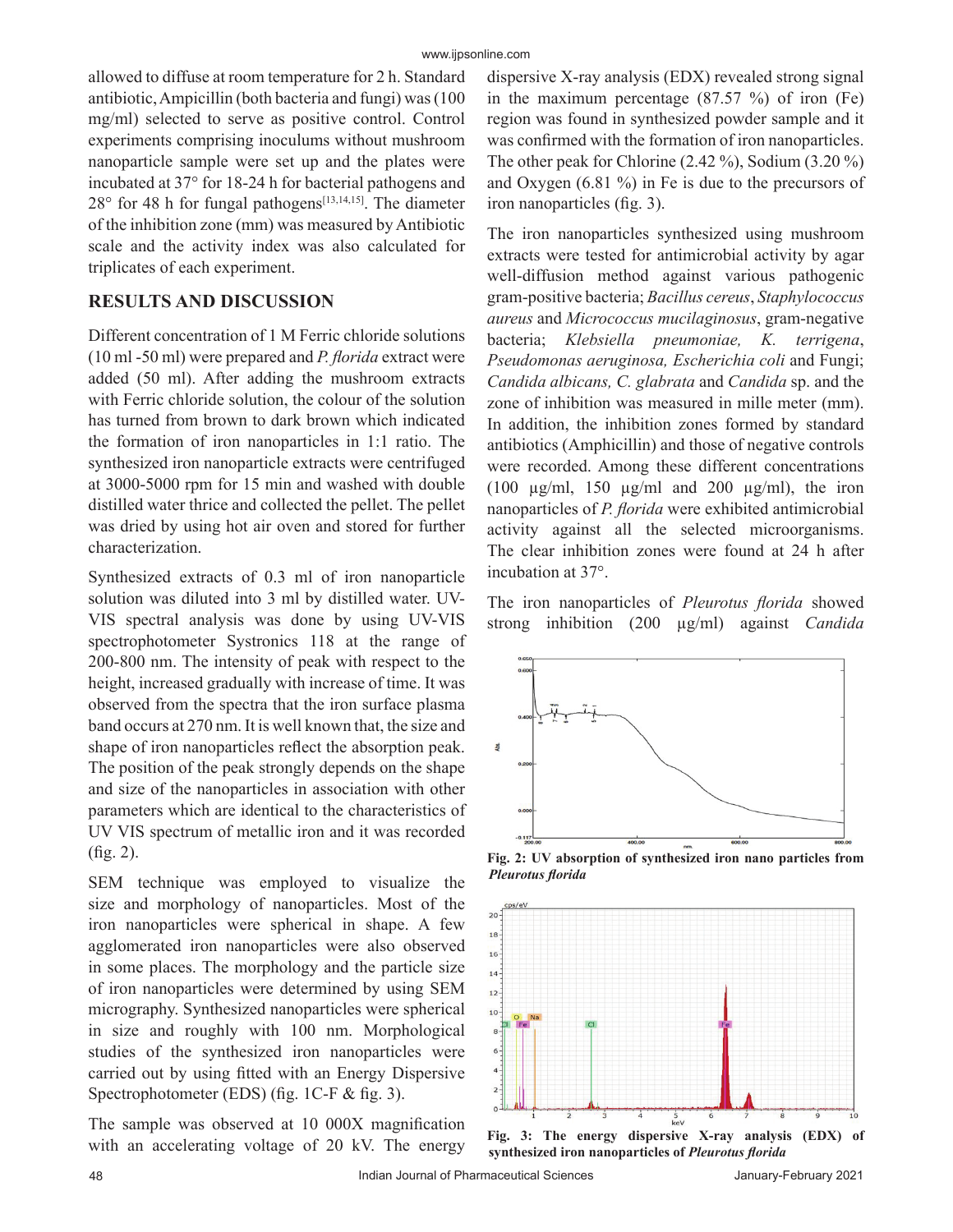*glabrata* (20±1.57 mm) and lower activity was found in *Staphylococcus aureus* (16±1.50 mm). The zone of inhibitions was ranging from 20-24 mm diameter in 200 μg/ml concentration. The highest zone of inhibitions (20±1.57 mm) was noted in *Candida glabrata* followed by *Micrococcus mucilaginosus*  (20±1.13 mm), *Pseudomonas aeruginosa*  (19±0.96 mm), *Candida albicans* (19±0.87 mm), *Klebsiella terrigena* (18±1.39 mm), *Escherichia coli*  (17±1.32 mm), *Candida* sp. (17±1.23 mm), *Klebsiella pneumonia* (17±0.51 mm), *Bacillus cereus* (17±0.37 mm) and *Staphylococcus aureus* (16±1.50 mm) (Table 2; fig. 4). The iron nanoparticles of *P. florida* showed highest zone of inhibition ranging from 14-17 mm diameter in 150 μg/ml concentration. The highest zone of inhibitions (17±1.93 mm) was noted in *Candida glabrata* followed by *Micrococcus mucilaginosus* (17 ±1.29 mm), *Pseudomonas aeruginosa* (17±1.15 mm), *Candida albicans* (15±1.81mm) *Klebsiella terrigena*  (15±1.15 mm) *Bacillus cereus* (14±1.70 mm) *Candida*  sp.(14±1.53 mm) *Klebsiella pneumoniae* (14±1.31 mm) *Staphylococcus aureus* (14±0.81 mm) and *Escherichia coli* (14±0.81 mm) at 150 μg/ml concentration (Table 2; fig. 4).

The iron nanoparticles extract (100 μg/ml) of *P. florida* showed higher zone of inhibition against *Pseudomonas aeruginosa* (14±1.67 mm) followed by *Candida glabrata* (14±0.31 mm), *Candida albicans* (13±1.97 mm), *Micrococcus mucilaginosus*  (13±0.76 mm), *Staphylococcus aureus* (12 ±1.73 mm), *Klebsiella terrigena* (12±1.43 mm), *Candida* sp. (12±1.31 mm), *Bacillus cereus*  (12±0.96mm), *Escherichia coli* (12±0.57mm) and *Klebsiella pneumoniae*  $(11\pm0.31$ mm) (Table 2; fig. 4).

Among these three concentrations  $(100 \,\mu\text{g/ml}, 150 \,\mu\text{g/ml})$ and 200 μg/ml) of iron nanoparticles, the higher concentration (200 μg/ml) showed higher inhibitory activity against all the tested microorganisms. The negative control of Ferric chloride had lower effect (5-7 mm) on microbial growth whereas the positive control (Amphicillin) has showed a strong inhibition of selected microorganisms in the ranging from 20-21 mm diameter in 100 μg/ml concentration. Interestingly, the lower concentration  $(100-150 \mu g/ml)$ 



**Fig. 4: Antimicrobial activity of iron nanoparticles** *Pleurotus fl orida* **of against human pathogens**

**TABLE 2: EFFECT OF IRON NANOPARTICLES OF** *PLEUROTUS FLORIDA* **ON ZONE OF INHIBITION AGAINST SELECTED PATHOGENIC MICROORGANISM**

| S.No             | Name of the microbial strains | Zone of inhibition(mm) |                |                      |                 |                      |  |
|------------------|-------------------------------|------------------------|----------------|----------------------|-----------------|----------------------|--|
|                  |                               | $100$ µg/ml            | $150 \mu g/ml$ | $200 \mu g/ml$       | Control (FeCl.) | Ampicillin 100 µg/ml |  |
| $\mathbf{1}$     | Bacillus cereus               | $12\pm0.96$            | $14+1.70$      | $17+0.37$            | $8 + 1.21$      | $20 \pm 0.95$        |  |
| 2                | Staphylococcus aureus         | $12+1.73$              | $14\pm0.81$    | 16±1.50              | 7±1.03          | $20 \pm 0.57$        |  |
| 3                | Klebsiella pneumoniae         | $11\pm0.31$            | $14+1.31$      | $17+0.51$            | $8 + 1.72$      | $21 \pm 0.50$        |  |
| $\overline{4}$   | Micrococcus mucilaginosus     | $13 \pm 0.76$          | $17+1.29$      | 20±1.13              | $8 + 0.98$      | $21 \pm 0.81$        |  |
| 5                | Pseudomonas aeruginosa        | $14\pm1.67$            | $17+1.15$      | 19 <sub>±</sub> 0.96 | 10±1.35         | $21 \pm 0.95$        |  |
| 6                | Escherichia coli              | $12 \pm 0.57$          | $14\pm0.81$    | $17+1.32$            | 9±1.85          | $21 \pm 0.81$        |  |
| 7                | Klebsiella terrigena          | $12 \pm 1.43$          | $15+1.15$      | $18 + 1.39$          | $8 + 1.13$      | $21 \pm 0.81$        |  |
| 8                | Candida albicans              | $13 \pm 1.97$          | 15±1.81        | $19 \pm 0.87$        | 9±0.87          | $21 \pm 0.57$        |  |
| 9                | Candida glabrata              | $14\pm0.31$            | $17+1.93$      | 20±1.57              | 7±1.31          | $21 \pm 1.50$        |  |
| 10               | Candida sp.                   | $12 \pm 1.31$          | $14\pm1.53$    | $17+1.23$            | $8 + 1.74$      | 20±1.29              |  |
| . atandard arrar |                               |                        |                |                      |                 |                      |  |

±-standard error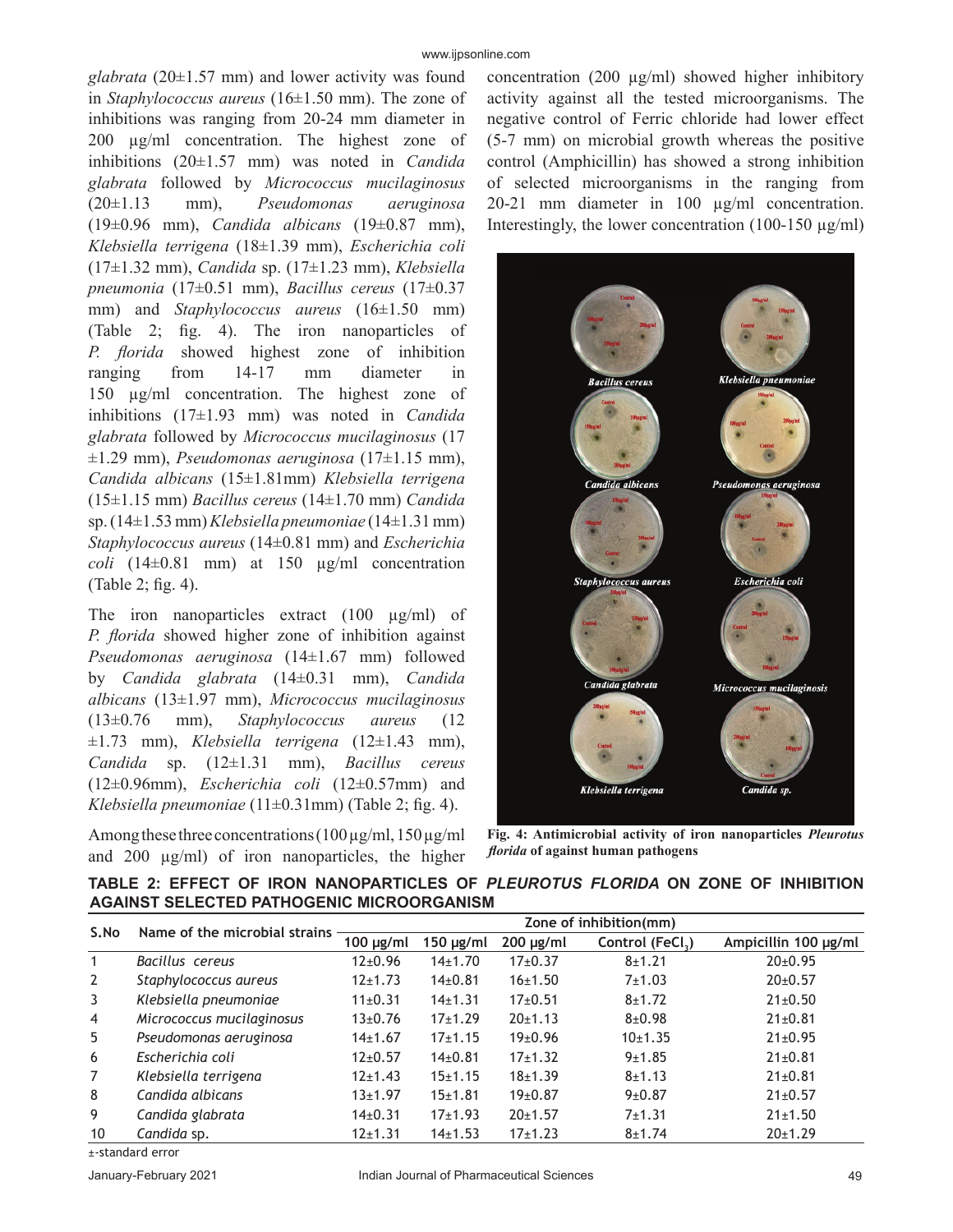of iron nanoparticles extract of mushroom were equally worked against the pathogenic microorganism more than that of standard antibiotic (Ampicillin) used. Generally, Ampicillin at 100 μg/ml alone inhibiting the pathogenic fungi at the range of 20-21 mm, whereas, the lower concentration of (100-150 μg/ml) iron nanoparticles extract equally responded against pathogenic microbes.

Nanoparticles have many effects on human health relative to bulk material from which they are produced $[16]$ . The increase in the biological activity of nanoparticles can be beneficial, detrimental or both and nanoparticles are generally small enough to have an access to skin, lungs, and brain $[17]$ . Chemical synthesis methods lead to presence of some toxic chemicals absorbed on the surface that may have adverse effect in the medical application. Biological synthesis provides advancement over the chemical and physical method as it is coast effective, environmental friendly, easily scaled for large scale synthesis and no need to use high pressure, energy, temperature and toxic chemicals. Moreover, the utilization of biological systems through nanoparticles synthesis is a notable alternative in advanced multifaceted approaches.

In previous research, most of the researchers have focused the synthesis of nanoparticles from mushroom extract with silver and no works have been attempted by iron particles. It is a first attempt to study the synthesis of iron nanoparticles from extract of *P. fl orida. Pleurotus fl orida* extract was used for synthesis of iron nanoparticles in different ratio of Ferric chloride solutions and different ratio of mushroom extracts were added into Ferric chloride solution (1:1 ratio). It has turned from brown to dark brown colour which indicated the formation of iron nanoparticles. The development of dark brown colour of the nanoparticles is due to the surface plasmon resonance (SPR) exhibited by nanoparticles. The iron nanoparticles were spherical with increased productivity as shown by sharp and intense surface Plasmon resonance bonds for the nanoparticles prepared using an excess of the extract. The synthesized iron nanoparticles were characterized by UV-VIS Spectroscopy which has proved to be very useful for the analysis of nanoparticles. The intensity of peak with respect to the height, increased gradually with increase of time. It was observed from the spectra that the iron surface plasma band occurs at 270 nm.

The morphology and the particle size of iron free were determined by using SEM. The Synthesized nanoparticles were spherical in size and roughly with 100 nm. Similar yields and shape of silver nanoparticles were reported in earlier studies of Jaidev and Narasimha<sup>[18]</sup> with *Agaricus bisporus* and *P. florida* mushrooms. The EDX has revealed strong signal in maximum percentage (87.57 %) of iron (Fe) region which was found in synthesized powder sample and it was confirmed with the formation of iron nanoparticles. The other peak for Chlorine (2.42 %), Sodium (3.20 %) and Oxygen (6.81 %) in Fe has due to the precursors of iron nanoparticles.

In the present study, the iron nanoparticles synthesized by using mushroom extracts were tested for antimicrobial activity by agar well-diffusion method against various pathogenic Gram-positive bacteria, gram-negative bacteria and Fungi. The iron nanoparticles of *P. florida* showed strong inhibition against *Candida glabrata* and lower activity was found in *Staphylococcus aureus*. To determine the antibacterial activity of silver nanoparticles, against bacterial strains such as *E.coli*, *Staphylococcus* sp., *Pseudomonas* sp., and *Bacillus*  sp., the cultures were grown overnight in nutrient broth on a rotary shakers (200 rpm) at 37° and inoculated into nutrients agar plates. Different concentrations (10 μl, 50 μl, 100 μl) of sample were poured to the agar wells. The plates were incubated at 37° for 24 h. After the period of incubation, zone of inhibition around the wells were measured<sup>[19]</sup>.

Smania *et al.*<sup>[20,21]</sup> proved that this mushroom produces cinnabarine, an orange pigment active against *Bacillus cereus*, *Staphylococcus aureus, Leuconostoc mesenteroides, Lactobacillus plantarum* and several *Streptococcus* spp. Cinnabarine was more active against gram-positive than gram-negative bacteria[22].

 Ozen *et al.*[23] and Tambeker *et al.*[24] reported positive report against *Escherichia coli*, but also against *Pseudomonas aeruginosa*, *Enterobacter aerogenes*, *Klebsiella pneumoniae*, *Proteus vulgaris*, *Salmonella typhi* and *Salmonella typhimurium*. However, these divergences may be due to different methods and concentrations used. The methanolic extracts of *Agaricus bitorquis* were effective against three of gram negative bacteria namely *Yersinia enterocolitica*, *Klebsiella pneumoniae* and *Proteus vulgaris*. *A. essettei*, *A. silvicola*, *A. silvaticus* and *A. nigrecentulus* were not showed any antibacterial activity against gram negative bacteria<sup>[25]</sup>.

It is a first attempt on synthesize of iron nanoparticles by using mushroom extract. The production of iron nanoparticles from *Pleurotus florida* was initially confirmed by color changes from brown to dark brown and